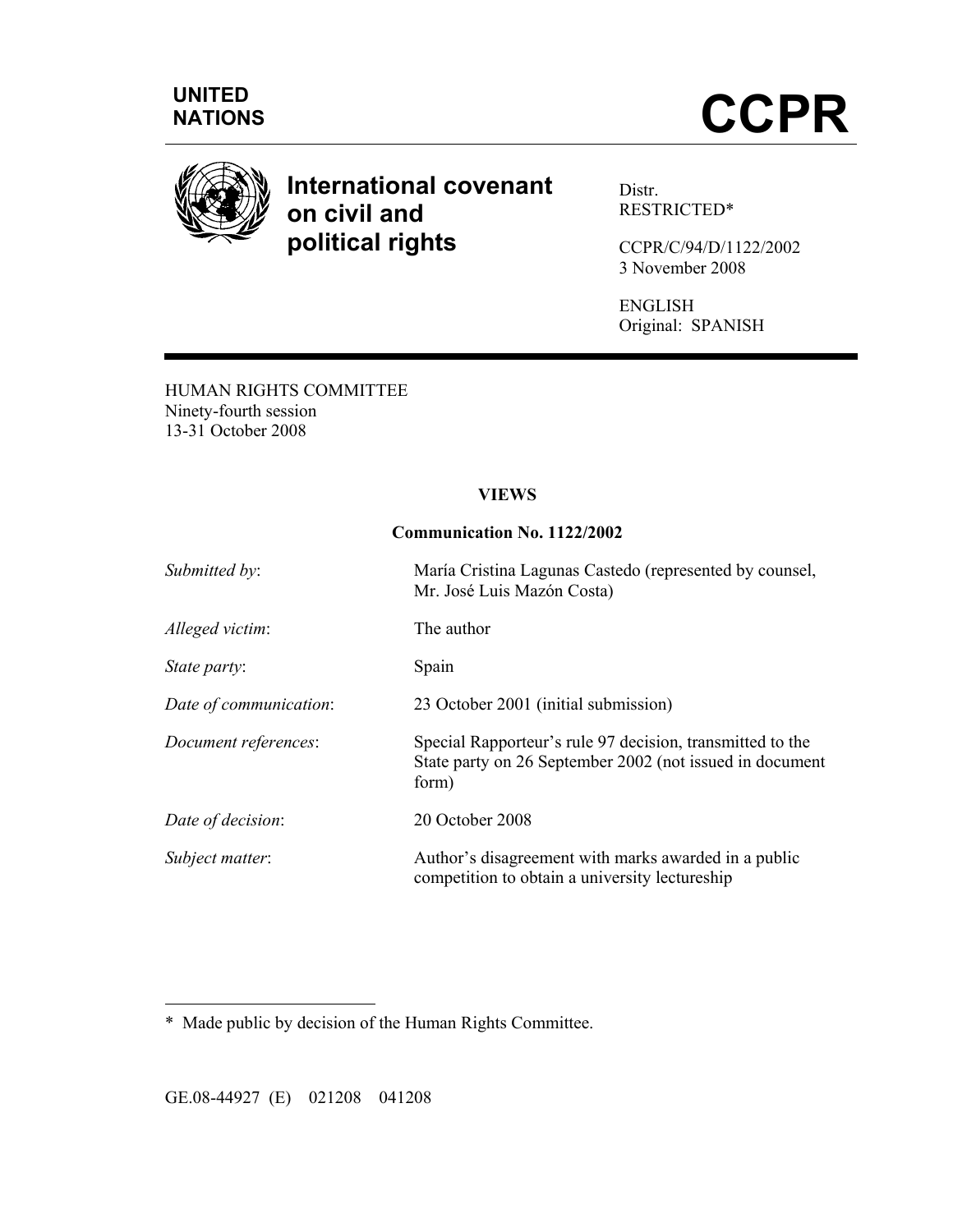| Procedural issues:        | Insufficient substantiation of the alleged violations     |
|---------------------------|-----------------------------------------------------------|
| Substantive issues:       | Right to a fair trial, equal access to the public service |
| Articles of the Covenant: | 14, paragraph 1, and $25$ (c)                             |
|                           |                                                           |

*Article of the Optional Protocol*: 2

 On 20 October 2008 the Human Rights Committee adopted the annexed text as the Committee's Views under article 5, paragraph 4, of the Optional Protocol in respect of communication No. 1122/2002.

## **[ANNEX]**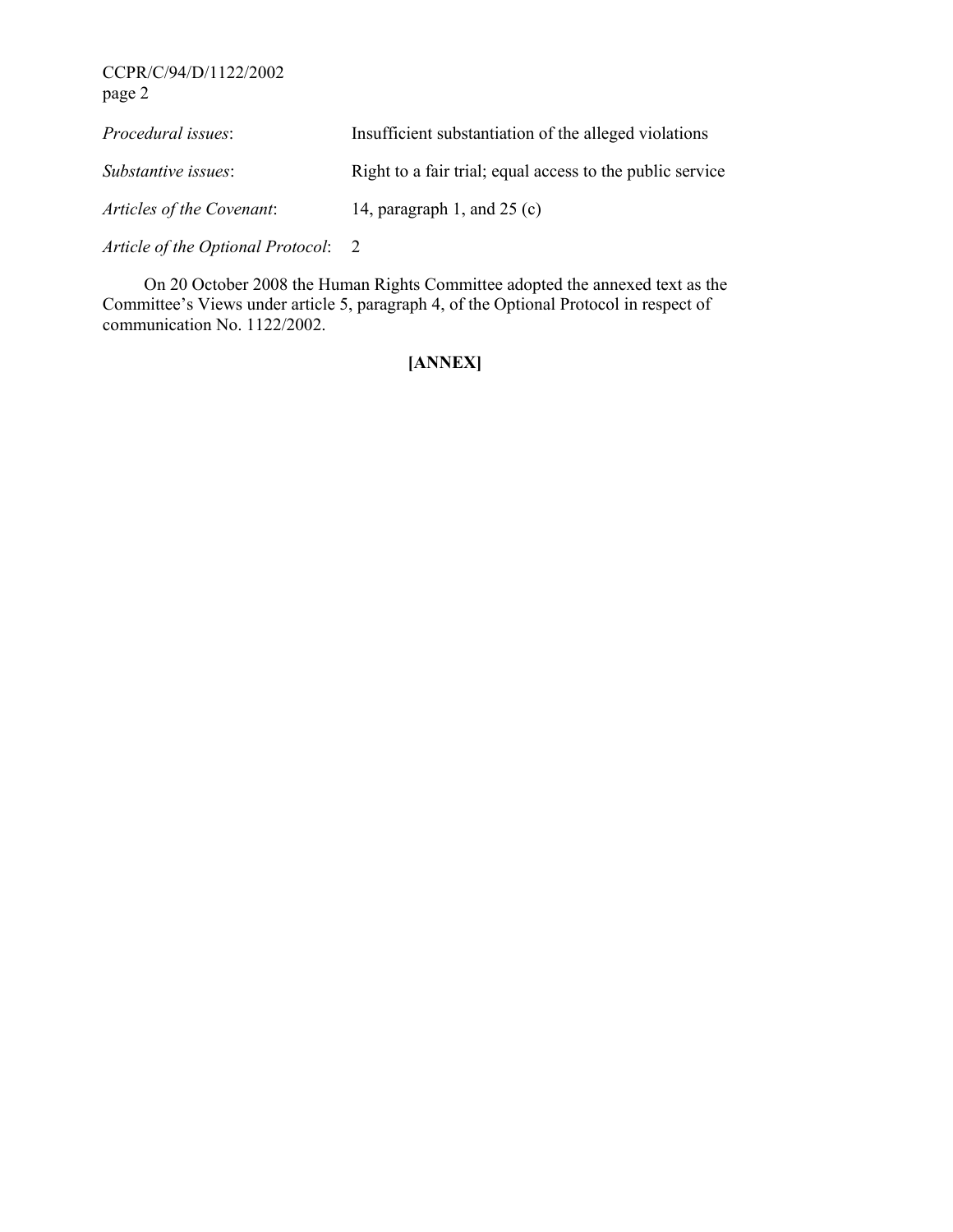#### **Annex**

#### **VIEWS OF THE HUMAN RIGHTS COMMITTEE UNDER ARTICLE 5, PARAGRAPH 4, OF THE OPTIONAL PROTOCOL TO THE INTERNATIONAL COVENANT ON CIVIL AND POLITICAL RIGHTS**

#### **Ninety-fourth session**

#### **concerning**

#### **Communication No. 1122/2002**\*

| Submitted by:          | María Cristina Lagunas Castedo (represented by counsel,<br>Mr. José Luis Mazón Costa) |
|------------------------|---------------------------------------------------------------------------------------|
| Alleged victim:        | The author                                                                            |
| <i>State party:</i>    | Spain                                                                                 |
| Date of communication: | 23 October 2001 (initial submission)                                                  |

*The Human Rights Committee*, established under article 28 of the International Covenant on Civil and Political Rights,

*Meeting* on 20 October 2008,

*Having concluded* its consideration of communication No. 1122/2002, submitted to the Human Rights Committee by Ms. María Cristina Lagunas Castedo under the Optional Protocol to the International Covenant on Civil and Political Rights,

*Having taken into account* all written information made available to it by the author of the communication and the State party,

*Adopts* the following:

 $\overline{a}$ 

<sup>\*</sup> The following members of the Committee participated in the examination of the present communication: Mr. Abdelfattah Amor, Ms. Christine Chanet, Mr. Yuji Iwasawa, Mr. Edwin Johnson, Ms. Helen Keller, Mr. Ahmed Tawfik Khalil, Mr. Rajsoomer Lallah, Ms. Zonke Zanele Majodina, Mr. José Luis Pérez Sanchez-Cerro, Mr. Rafael Rivas Posada, Sir Nigel Rodley, Mr. Ivan Shearer and Ms. Ruth Wedgwood.

The dissenting opinion signed by Committee members Mr. Edwin Johnson López and Mr. Rafael Rivas Posada is appended to the present document.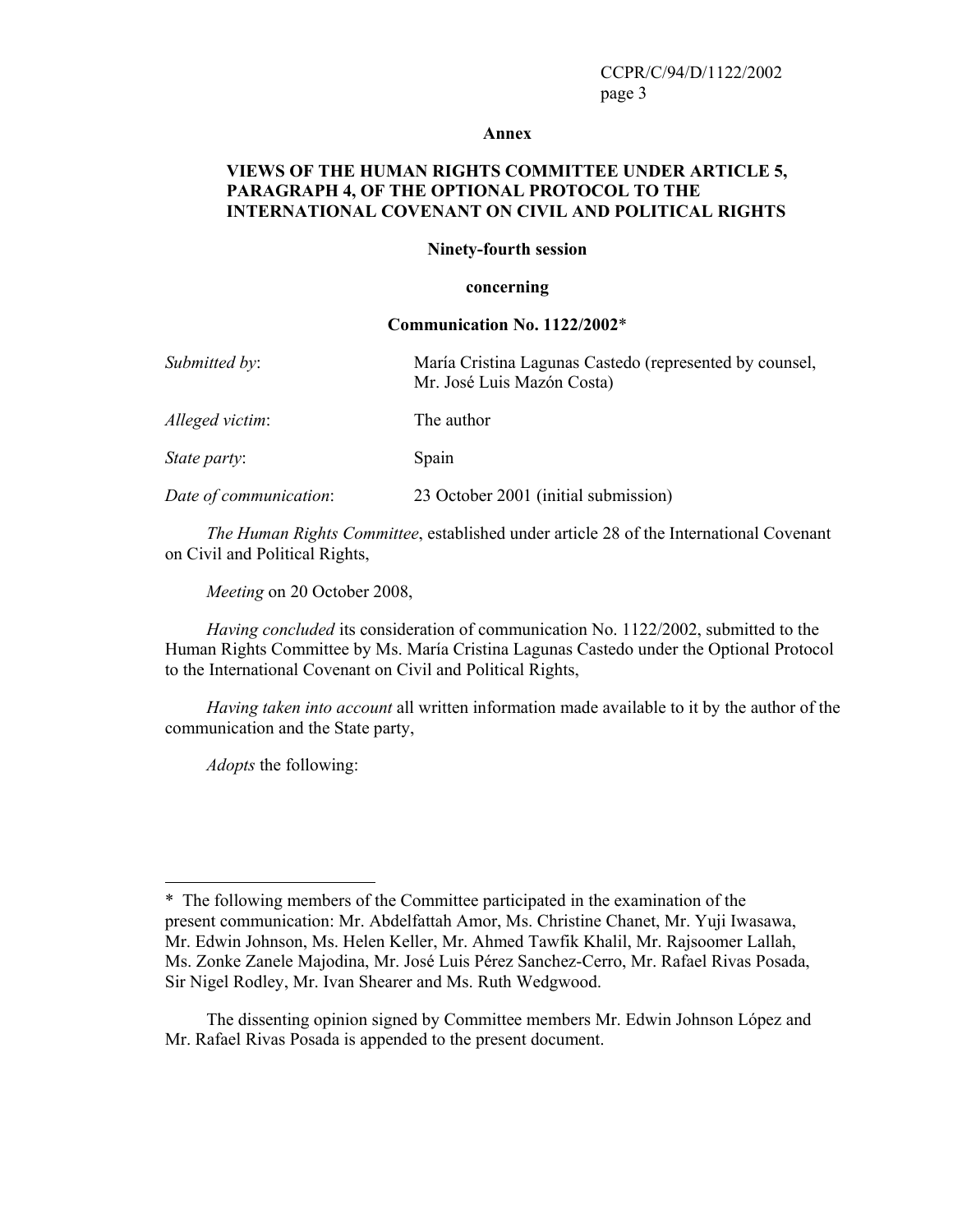## **Views under article 5, paragraph 4, of the Optional Protocol**

1.1 The author of this communication of 23 October 2001, María Cristina Lagunas Castedo, a Spanish national, claims to be a victim of a violation by Spain of article 14, paragraph 1, and article 25 (c) of the International Covenant on Civil and Political Rights. She is represented by counsel, Mr. José Luis Mazón Costa. The Optional Protocol entered into force for Spain on 25 April 1985.

#### **Factual background**

 $\overline{a}$ 

2.1 In 1994, the author applied for a post of assistant lecturer in inorganic chemistry, which was to be awarded on the basis of qualifications, at the University of Murcia, a public university. The selection process was based on clearly defined criteria, involving a strict scoring procedure, which meant that the only point of discussion was whether the duly certified qualifications had been awarded the correct score. The University's Recruitment Commission awarded 60.49 points to the author and 61.22 points to the other candidate, who was given the post. The author submitted a complaint to the University's Appeals Commission, arguing that the system for awarding points had not been applied correctly. On 6 February 1995, the Commission dismissed the complaint.

2.2 The author instituted judicial administrative proceedings before the High Court of Justice, alleging that the University's Recruitment Commission had acted in error or in an arbitrary manner in applying the system for awarding points. In its judgement of 11 October 1997, the Court dismissed the application. However, the Court amended the original scores by awarding 60.74 to the author and 60.82 to the other candidate. The author requested the Court to clarify and amend its judgement, complaining of clear arithmetical errors. The Court responded in a decision of 31 October 1997, in which it recalculated the candidates' points, on this occasion awarding 60.66 to the author and 60.67 to the other candidate. The author appealed against that decision; her appeal was denied in a decision of 9 December 1997, in which it was stated that the judgement contested was not subject to any appeal, since the issue was a personnel matter. The author alleges that when the scores were recalculated for the decision of 31 October 1997 the candidates were not given equal treatment, since her rival's decimal points were rounded up, thereby giving her a higher score, while her own were not. This had serious consequences since it meant that the post was given to the other candidate.**<sup>1</sup>**

2.3 The author alleges that, after having been informed of the Court's judgement, she found out that the reporting judge was an associate lecturer of the Faculty of Law at the university to which she had applied. This should have been brought to the attention of the parties, and the judge in question should not have taken part in the consideration of the appeal.

2.4 The author lodged an *amparo* application with the Constitutional Court, alleging a violation of the right to consistent and reasonable grounds for the judgement, the right to equal

<sup>&</sup>lt;sup>1</sup> The author affirms that, if the calculation had been performed using the same criteria, she would have scored 60.6775 and her rival 60.6692 points.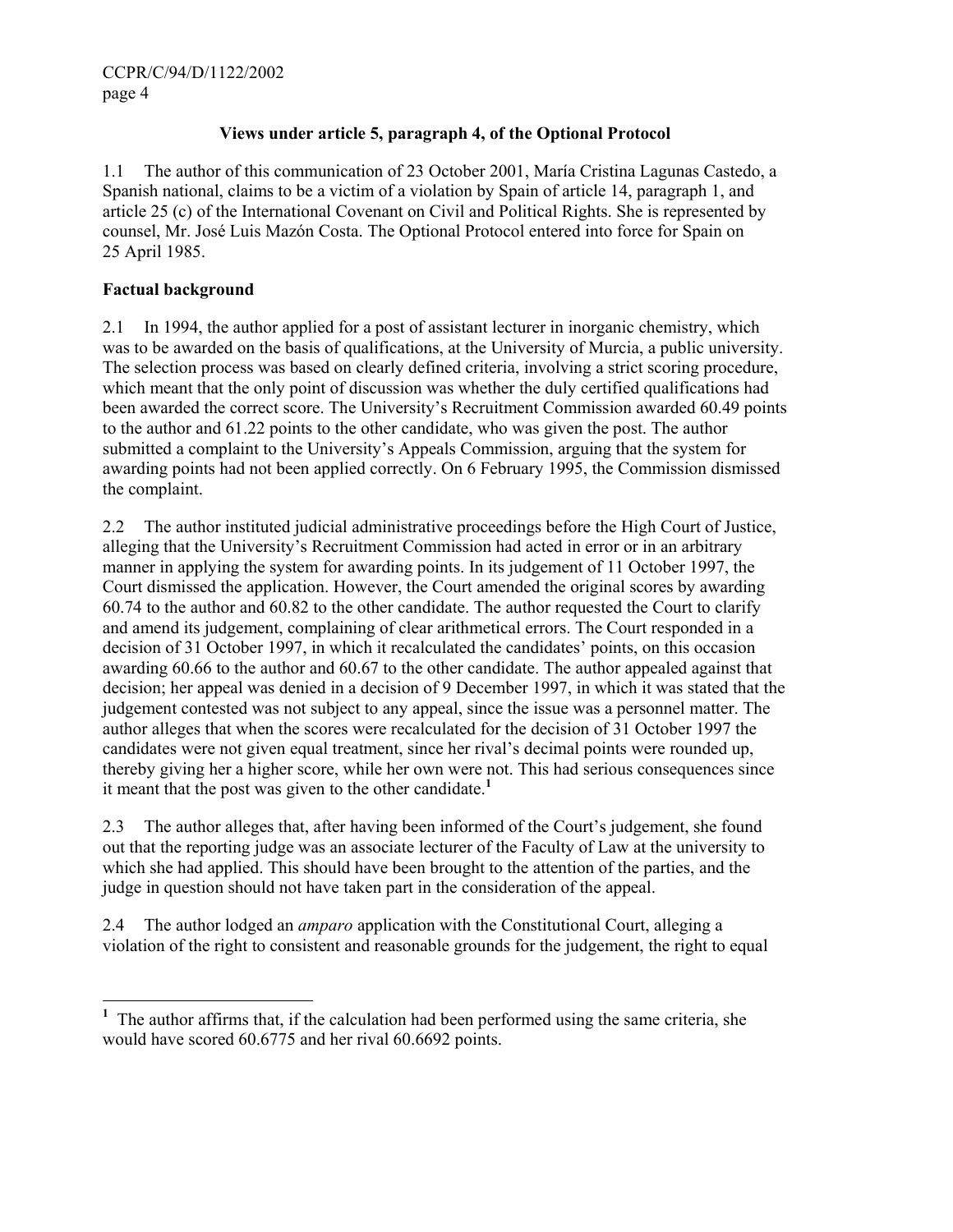access to the public service and the right of access to ordinary courts, as guaranteed by the law. In its judgement of 1 June 1998, the Constitutional Court dismissed the appeal as being devoid of substance.

2.5 The author petitioned the full session of the Constitutional Court to dismiss the judges who had been responsible for the inadmissibility decision, on the grounds that they had violated the principles of impartiality and dignity. On 29 September 1998, the Court rejected the application on the grounds that it was inadmissible.

2.6 The author lodged a complaint with the Criminal Division of the Supreme Court against the judges of the Constitutional Court responsible for the decision on grounds of alleged breach of public trust. On 28 December 1998, the Criminal Division rejected the complaint, holding that the judgement of the Constitutional Court was well founded.

2.7 On 18 January 1999, the author submitted an appeal to the Criminal Division, which was rejected. At the same time, she submitted to the same court an application for reconsideration requesting that the judges who had been responsible for the contested decision should not take part in the examination of the appeal on the grounds of suspected bias. On 25 March 1999, the Criminal Division dismissed the application and agreed to impose a disciplinary sanction on the author's counsel for lack of respect to the Supreme Court.

2.8 The author filed a complaint against the judges who had issued the decision of 25 March 1999 with the Disciplinary Commission of the General Council of the Judiciary. On 9 February 1999, it was agreed to shelve the complaint on the grounds that it involved an issue of jurisdiction which did not come under the Commission's competence.

2.9 The author filed an application for *amparo* with the First Chamber of the Constitutional Court for violation of the right to an impartial tribunal, and for failing to grant her appeal. The application was dismissed on 21 September 2000 on the grounds that it was clearly unfounded.**<sup>2</sup>**

2.10 The author claims that all domestic remedies have been exhausted and that the matter is not being examined under another procedure of international settlement.

## **The complaint**

3.1 The author claims that the State party violated article 14, paragraph 1: whereas in a similar case**<sup>3</sup>** the Constitutional Court granted *amparo*, her appeal was not subject to an examination on the merits. She claims that her right to a reasoned decision was violated, since the decision by which the appeal was dismissed was arbitrary.

<sup>&</sup>lt;sup>2</sup> The author also reported the matter to the Attorney General, the Prime Minister, the Ombudsman, the President of the Senate, the President of Congress, the President of the Spanish Bar Association and the President of the General Council of the Judiciary.

<sup>&</sup>lt;sup>3</sup> Second Chamber of the Constitutional Court, judgement 5/95 of 10 January 1995.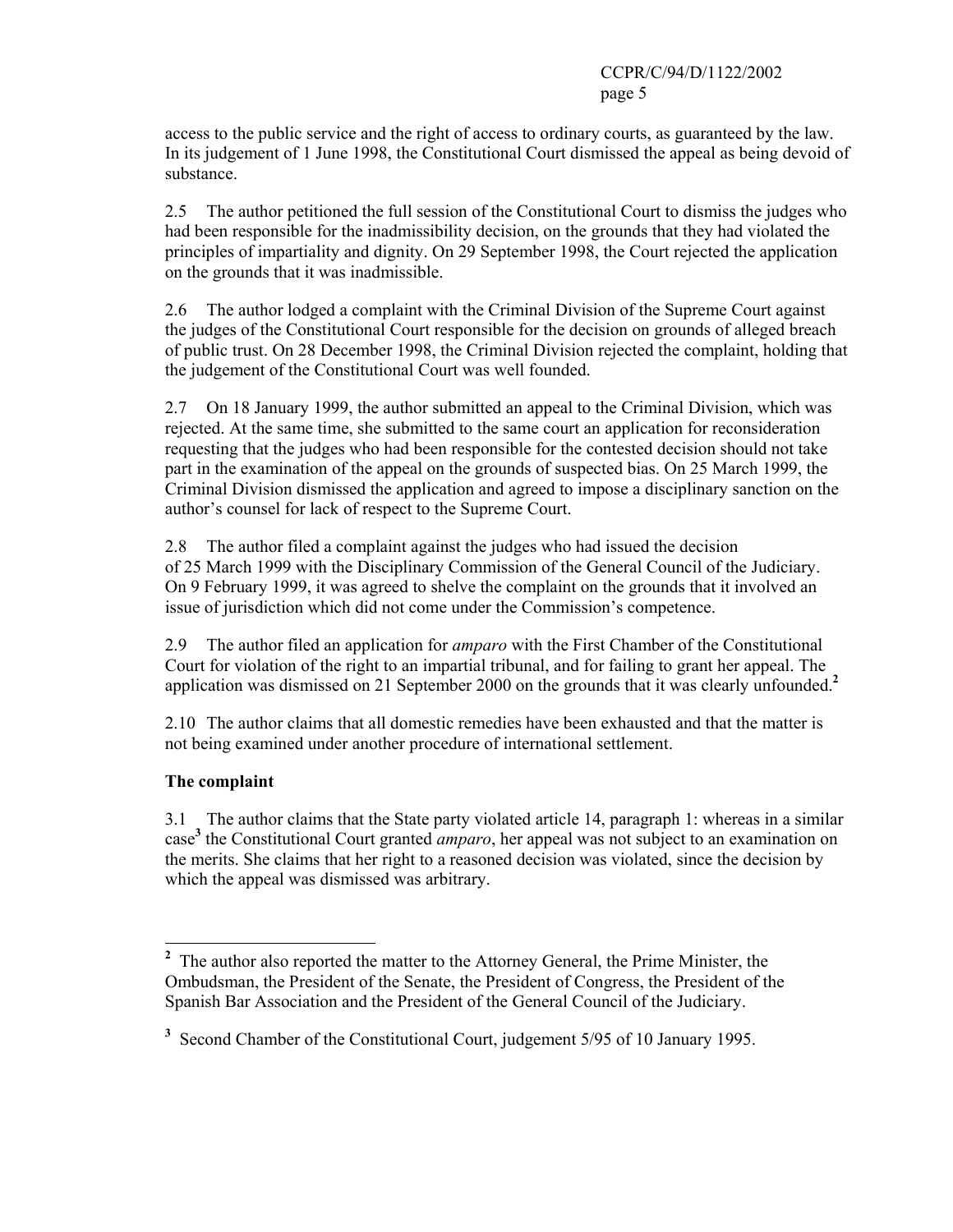3.2 The author claims a further violation of article 14 because, in addition to a defence lawyer, she had to use a *procurador* to represent her in the Constitutional Court, which is not required under article 81.1 of the Constitutional Court Act for a person applying for *amparo* who is a law graduate. This difference in treatment has no objective and reasonable justification, since the function of the *procurador* is not connected in any way with the appellant's legal knowledge.

3.3 The author claims another violation of article 14, paragraph 1, on the grounds that she did not benefit from a fair trial, since the judge of the High Court of Justice who had been the reporting judge for the case was also a lecturer at the university to which she had applied. She claims that this circumstance should have been brought to the attention of the parties or should have prompted the judge to disqualify himself.

3.4 The author likewise claims that her right to a hearing by a competent and impartial tribunal was violated in the proceedings before the Supreme Court in respect of the complaint she had lodged against the judges of the Constitutional Court who had rejected her application for *amparo*. She contends that the Court did not duly investigate the facts and arguments of the application for *amparo*, that those facts and arguments were misrepresented and that her application for reconsideration was dismissed.

3.5 The author alleges a violation of article 25 (c) of the Covenant. She contends that close scrutiny of the scores attributed to the candidates by the High Court of Justice of Murcia reveals that the post was allocated to the candidate with fewer points, thereby infringing the author's right to equal access to the Spanish public service.

## **State party's observations on admissibility**

In its comments of 15 January 2003, the State party argues that the communication should be declared inadmissible on the grounds that it is not well founded, since there is no real similarity between judgement 5/95 of the Constitutional Court, cited by the author as a precedent, and her case. In the present case, the author did not obtain the highest score in the selection process. In the case that gave rise to judgement 5/95, there was an inherent contradiction in the judgement of the court because, after reviewing the scores and establishing which qualifications should have been allocated points, the final score awarded by the court was wrong and did not tally with the qualifications the court itself had decided should be allocated points. In the present case, the author raises the question of arithmetical errors, to wit multiplication errors when rounding up the decimals. There are considerable differences between the two cases, and the distinction between the two decisions of the Constitutional Court was based on objectively different assumptions; there was thus no discrimination.

4.2 The fact that a lawyer disagrees with court decisions is no justification for qualifying the courts as incompetent, biased and discriminatory, if the allegations are not substantiated. In this case, no violation of article 25 (c) of the Covenant was found.

4.3 According to the State party, the fact that a judge who taught at the University of Murcia sat in the High Court of Justice should have been raised with the competent judicial body and should have been substantiated. In accordance with article 44.1 (a) and (c) of the Constitutional Court Act, the matter cannot be raised *ex novo* in the Constitutional Court.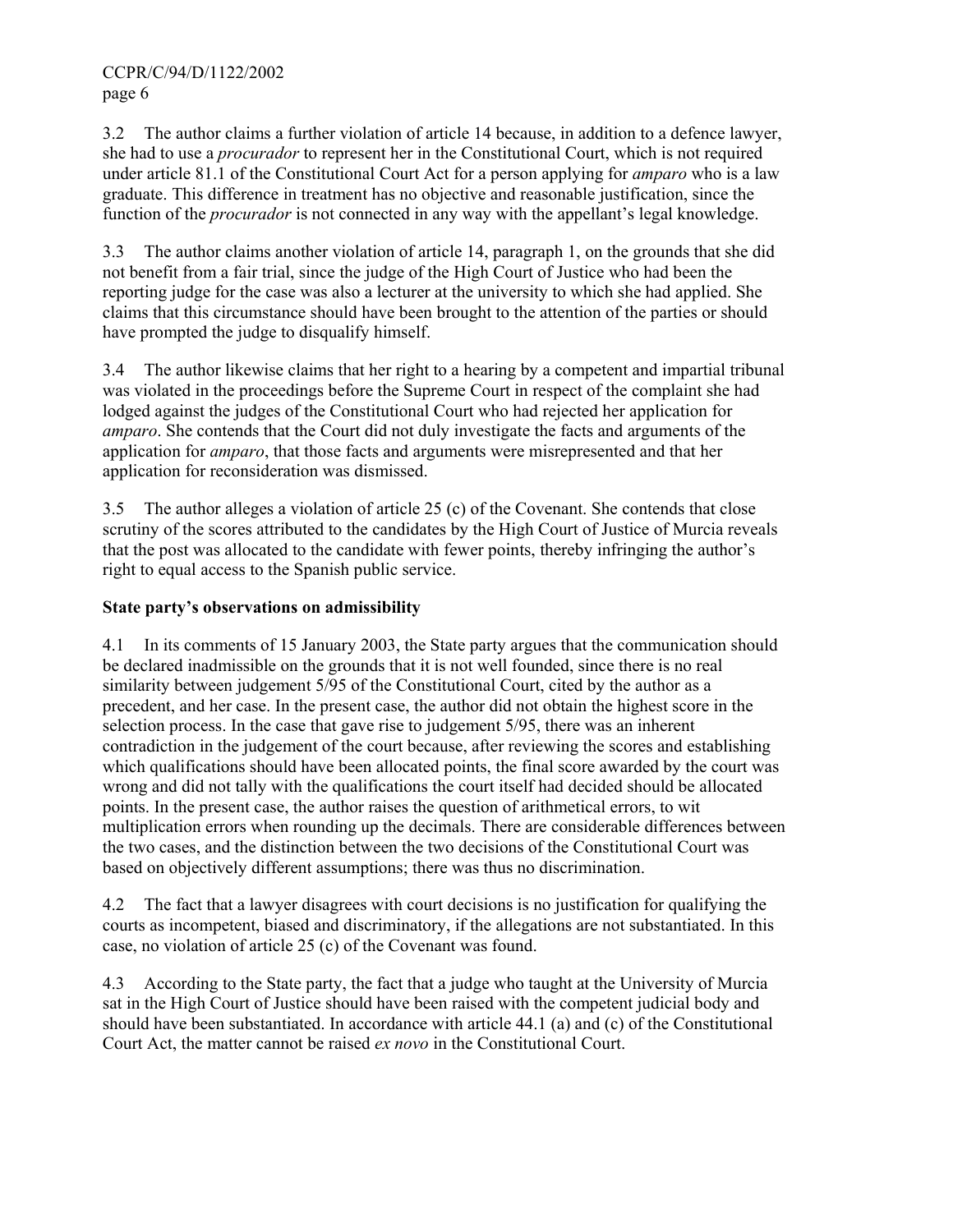4.4 The State party claims that the author's complaint concerning the rejection of her appeal was not filed with the domestic courts and, as a result, there was no decision of the domestic courts that could be reviewed by the Committee.

4.5 The State party claims that the alleged violation of the right to equality arising from the participation of the *procurador* in the application for *amparo* is a matter on which the Committee has repeatedly stated its views, holding that the allegation has "not been satisfactorily substantiated for the purposes of admissibility".**<sup>4</sup>**

#### **Author's comments on the State party's observations**

5. In her letter of 25 March 2003, the author reiterates her allegations, insisting that, by failing to resolve her case in accordance with a precedent, the Constitutional Court left her without legal protection. On reviewing the arithmetical calculations performed by the court of first instance, it can be seen that crucial errors were made: without rounding up, the author scored 60.6775 points, and the other candidate 60.6692. By rounding up the second decimal where the third decimal was greater than five, as the court did for the other candidate only, the final scores were 60.68 (the author) and 60.67 (the accepted candidate).

#### **Consideration of admissibility**

6.1 On 8 March 2006, during its eighty-sixth session, the Committee decided that the complaints relating to article 14 of the Covenant, concerning the alleged violation of the author's right to an independent and impartial tribunal with regard to the proceedings before the Constitutional Court and the Supreme Court (paras. 3.1 and 3.4) and concerning the obligation to make use of a *procurador* to represent her before the Constitutional Court (para. 3.2), were inadmissible under article 2 of the Optional Protocol because they were not sufficiently substantiated.

6.2 The Committee declared the communication admissible with regard to the complaints relating to article 25 (c) and article 14, paragraph 1, of the Covenant, the latter article relating to the alleged lack of a fair trial, given the fact that the reporting judge in the decision of the Administrative Chamber of the High Court of Justice was also a lecturer at the University of Murcia. The Committee therefore requested the State party to provide information on (a) whether the assistant lectureship to be filled was a post in the public service; (b) the possibility of an error in the calculation of the score obtained by the author; and (c) the author's allegations relating to the lack of impartiality of the reporting judge in the decision of the High Court of Justice of Murcia.

 **4** It is referring to communication No. 866/1999, *Torregrosa Lafuente, Marina et al. v. Spain*, Views of 16 July 2001, and communication No. 1005/2001, *Concepción Sánchez González v. Spain*, Views of 21 March 2002.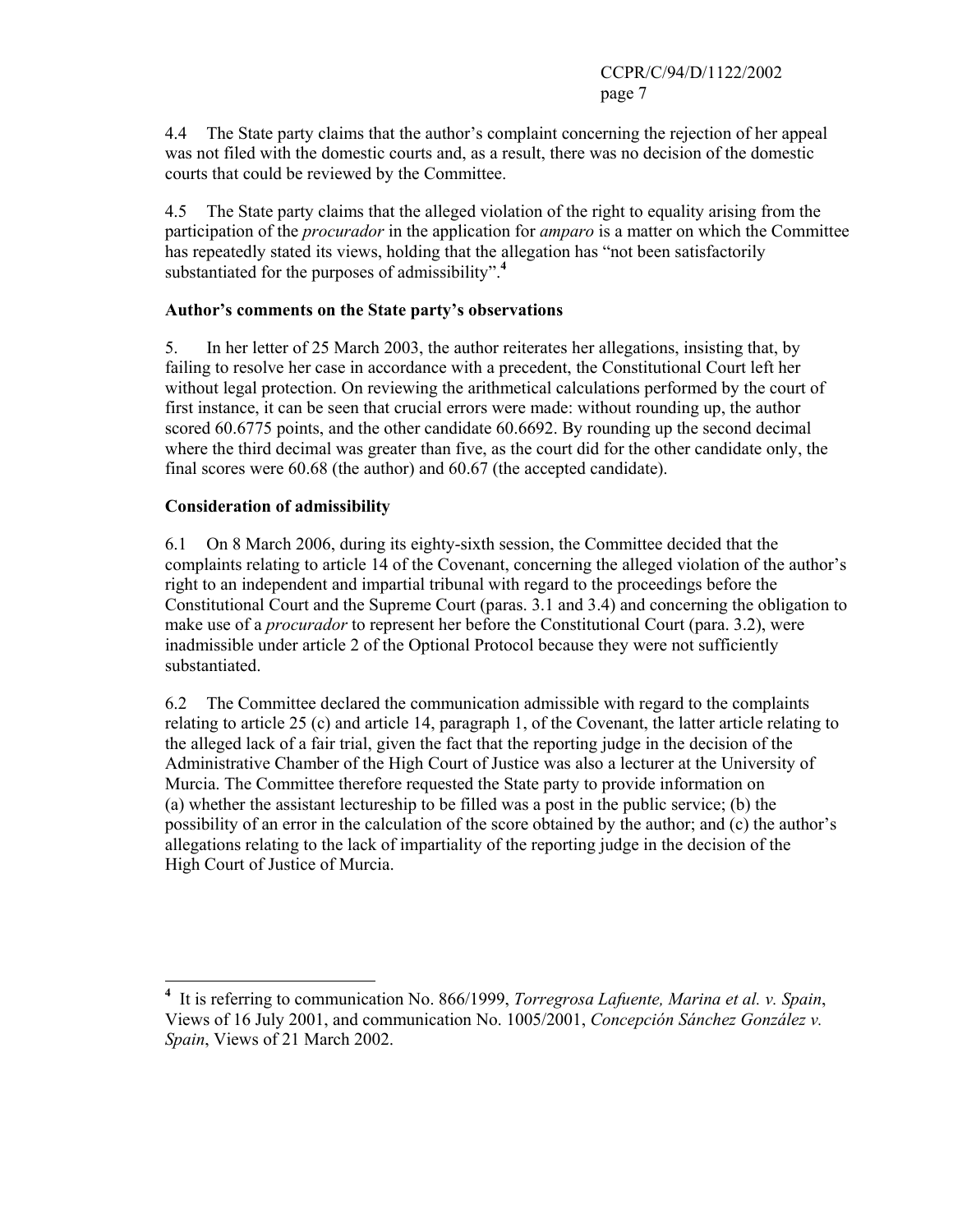#### **State party's observations on the merits**

7.1 On 25 September 2006, the State party submitted its observations on the merits of the communication. The State party points out that, in accordance with the provisions of Act 11/83 (University Reform Act), assistant lecturers do not have the status of public servants, being simply personnel under contract. The State party adds that assistant lecturers do not have tenure or protection against removal - which public servants do have - and that they are recruited for the purpose of training and introduction to university research and teaching.

7.2 With regard to the existence of a possible calculation error in the judgement of the Administrative Chamber of the High Court of Justice of Murcia, the State party contends that a clear distinction must be drawn between the parts of the decisions of the court that are nothing more than *obiter dicta* and those which constitute the *ratio decidendi*. In this regard, the State party points out that the author uses the clarifying decision of 31 October 1997, which makes a hypothetical calculation, as the basis for modifying the sense of the decision. The alleged arithmetical error on the basis of which the author seeks to make her case was introduced in the course of explaining a hypothesis, which the judgement ultimately does not incorporate. However, the Chamber at all times confirms the proposal of the assessment commission which, in a well-reasoned manner, it does not consider to be arbitrary at all. To reconsider the decision adopted on the basis of arithmetical errors made in a hypothesis and for the purpose of clarification, would be inappropriate.

7.3 The State party also contends that, even if there had been an error which was significant to the decision, that would not have entailed a violation of provisions of the Covenant. Judgements may contain human errors without resulting in any infringement of the Covenant. The State party recalls that the assessment of the facts is primarily the task of the domestic courts, even if they are capable of error, provided that their conclusions are not manifestly arbitrary. The judgement contested cannot be considered manifestly arbitrary or unreasonable simply because it contained an arithmetical error.

7.4 With regard to the alleged lack of impartiality of the court owing to the fact that one of its judges was an associate lecturer at the University of Murcia, the State party considers that there are no actual connections with the parties that might imply a lack of impartiality on the part of the judge. The fact that the judge is an associate lecturer does not presuppose that he will a priori take a particular position in a legal dispute, both because of his objective distance from the matter in hand and the large size of the University of Murcia, and because of the nature of his work as associate lecturer, which is a habitual activity that is compatible with the activities of judges. It is very likely that attorneys, in a region such as Murcia, will know which judges also work as university lecturers. However, at no time did the author challenge the judge, as is required by applicable law.**<sup>5</sup>** The State party alleges that there is no link between the judge in

<sup>&</sup>lt;sup>5</sup> Organization of Justice Act, <u>article 217</u>: A judge or magistrate to whom one of the grounds established by law applies shall disqualify himself or herself without waiting to be challenged; article 219: The following constitute grounds for self-disqualification or challenge: [...] 10. Having a direct or indirect interest in the lawsuit or case; Article 223: 1. The motion challenging a judge shall be filed as soon as the ground on which it is based is known, failing which it shall not be accepted for consideration. Specifically, a motion challenging a judge shall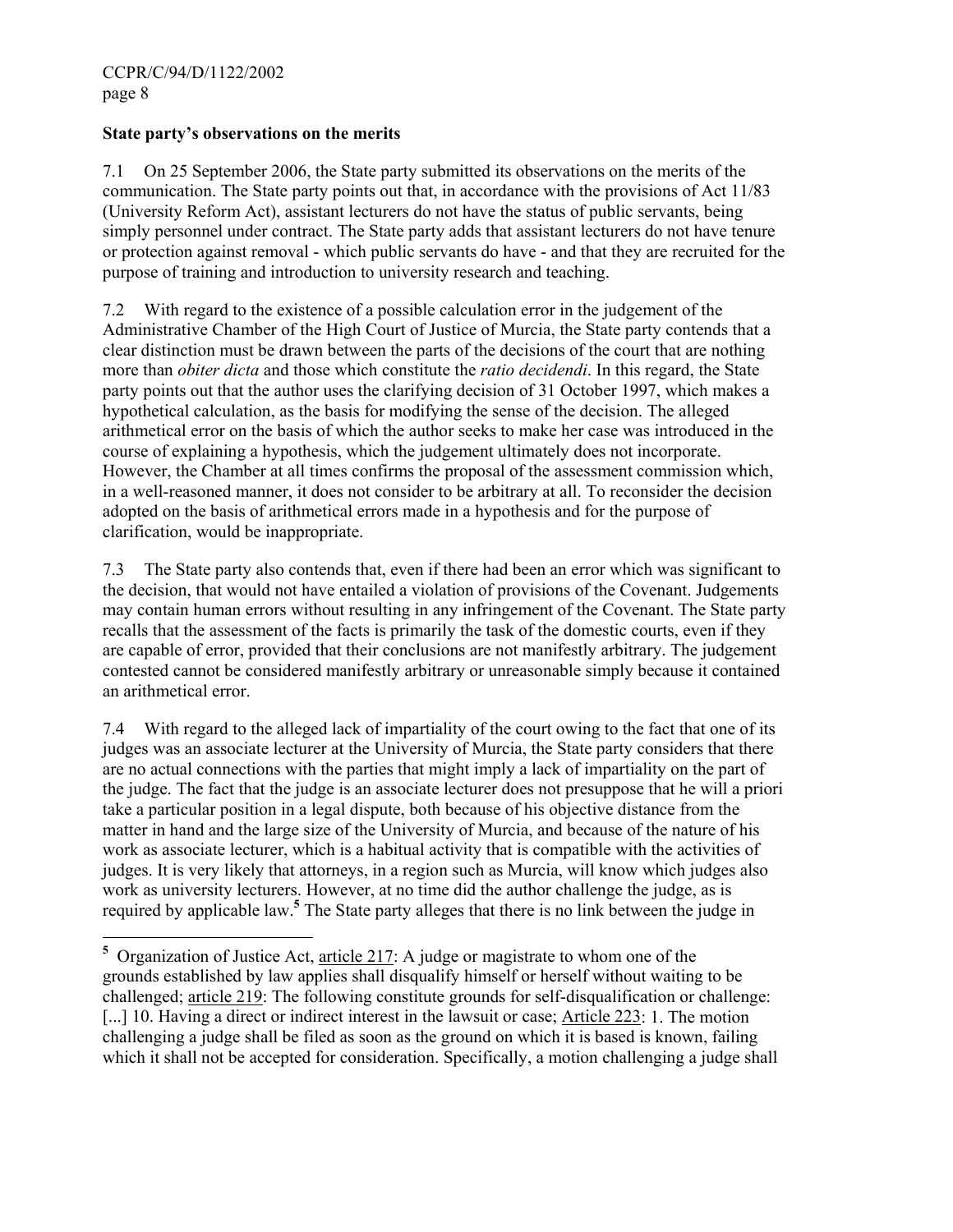question and the department or the persons involved in the administrative proceedings, nor with the participants in the competition or the members of the assessment and appeals commissions. The State party considers it unlikely that the judge in question would have had any interest in or prejudice relating to the lawsuit: the awarding of a temporary post in the Department of Inorganic Chemistry. With regard to the author's reference to the Pescador Valero case,<sup>6</sup> the State party considers that that case cannot be compared with the present one, since the former involved the publicly known and controversial dismissal of the head of the administrative staff of a small university campus, whereas the present case concerns the process of selection for a temporary contract in a department distant from the judge's teaching activity.

## **Author's comments on the State party's observations**

 $\overline{a}$ 

8.1 On 16 January 2007, the author submitted her comments on the merits of the communication. She considers that grant-holding research assistants are public servants, since the post was obtained by means of a public competition on the basis of qualifications; it is subject to administrative law and not to labour law; and the case had been taken to the Constitutional Court, before which article 23, paragraph 2, of the Spanish Constitution was invoked; article 23 applies only to public functions and positions.**<sup>7</sup>**

8.2 The author contends that the State party misrepresents the substance of the decision of the High Court of Justice of Murcia and that the principal issue is that there was an arithmetical error that benefited one of the candidates to the detriment of the other. In this regard, she reiterates her previous arguments concerning the inconsistent rounding of the scores, which infringed the right to equal access to the public service.

8.3 With regard to the alleged lack of independence of the judge who was an associate lecturer at the University of Murcia, a circumstance of which the author became aware after the judgement had been pronounced, she states that the judge should have disqualified himself from hearing her case because he had an interest in the lawsuit. She further contends that the judge favoured the University in a suspicious manner, making repeated errors, always to the detriment of the same party. The author again refers to the decision of the European Court of Human

**6** European Court of Human Rights, *Pescador Valero v. Spain*, judgment of 17 June 2003. The author attached a copy of this case to her comments of 25 March 2003.

<sup>7</sup> Article 23: 1. Citizens have the right to participate in public affairs, directly or through representatives freely elected in periodic elections by universal suffrage; 2. They also have the right to accede, under conditions of equality, to public functions and positions, in accordance with the requirements established by law.

not be accepted in the following cases: (1) If it is not filed within 10 days after notification of the first decision indicating the identity of the challenged judge or magistrate, if the existence of the ground for the challenge was known before the latter; (2) If the motion is filed when proceedings are already pending, if the ground for the challenge was known before the stage in the proceedings at which the motion is filed.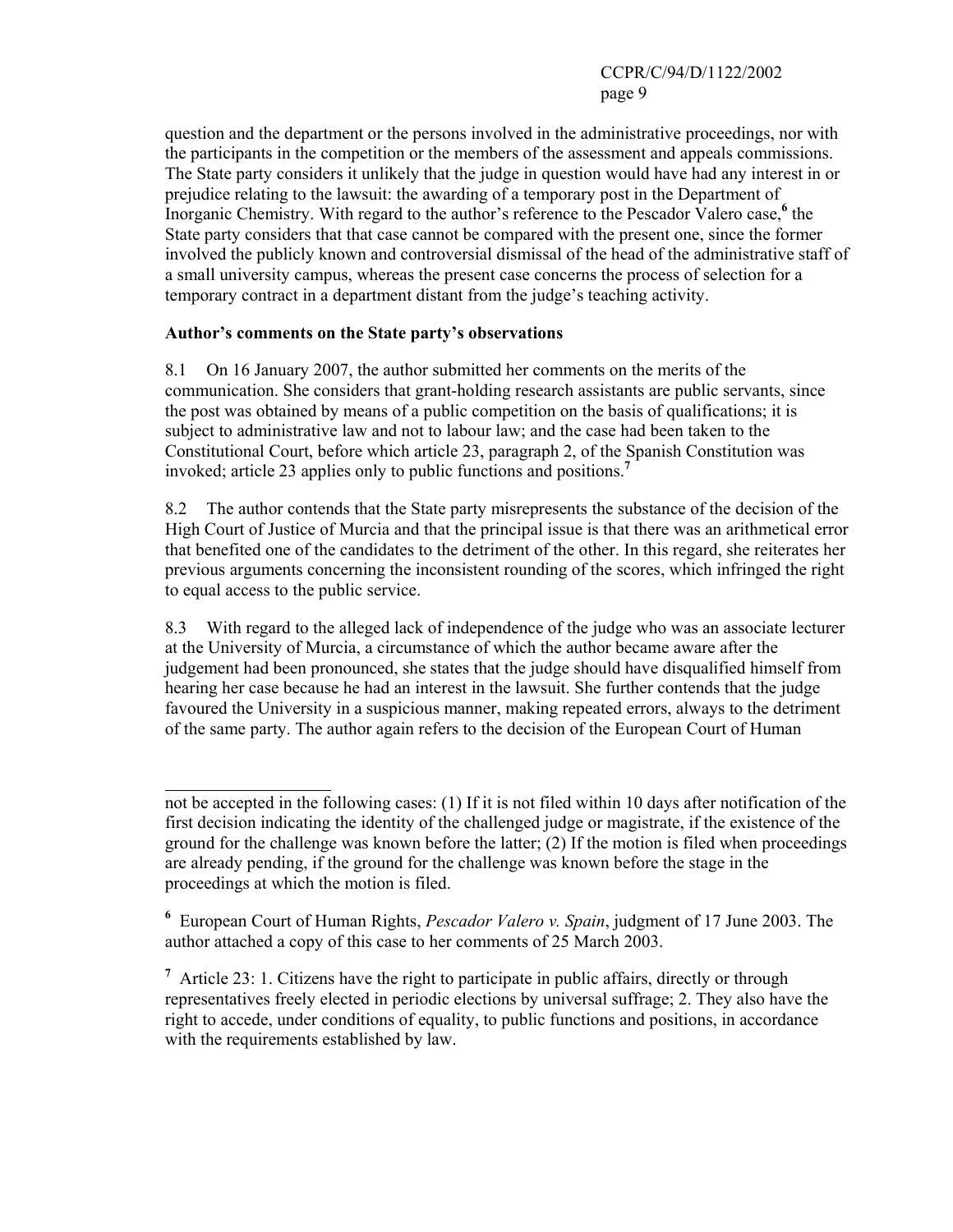Rights in the Pescador Valero case,**<sup>8</sup>** and also to a judgement of the Constitutional Court of Spain,<sup>9</sup> which recognizes that the right to an impartial judge has been violated when the court includes a judge who is an associate lecturer at the university involved in the lawsuit.

## **Consideration of the merits**

9.1 The Human Rights Committee has considered the communication in the light of all the information made available to it by the parties, as provided for under article 5, paragraph 1, of the Optional Protocol.

9.2 With respect to the existence of errors in the judgements of the High Court of Justice of Murcia, the Committee takes due note of the author's arguments that the judgements contain an arithmetical error because certain scores were rounded in an inconsistent way, to her disadvantage. The Committee also takes note of the State party's observations that the errors in question are contained in an *obiter dictum* of the decision of the Court and that they do not affect the result of the evaluation made by the assessment commission, which the judgement definitively confirms. The Committee observes that the decision of 31 October 1997 does contain errors in certain calculations which the Court made with a view to clarifying its earlier decision. However, the Committee considers that such calculations were made in supplementary and hypothetical arguments that in no way negate the sense of the judgement, which was to confirm the decision of the assessment commission.

9.3 The Committee is of the view that, while such errors might have created a degree of dissatisfaction in the author, they are insufficient to qualify as manifestly arbitrary a reasoned judgement that analyses in detail the scores awarded to the participants in the competition. Consequently, bearing in mind that there was no inequality in the selection process for the assistant lectureship, the Committee does not consider it necessary to discuss whether or not that position was a post within the public service and decides that there is no basis, in the present case, for claiming a violation of article 25 (c) of the Covenant.

9.4 With regard to the alleged violation of the right to an impartial tribunal stipulated in article 14, paragraph 1, of the Covenant, the Committee takes note of the State party's arguments concerning the large size of the University of Murcia and the presumed lack of personal interest of the judge in question in the lawsuit.

9.5 The Committee recalls its general comment No. 32, in which it states that the impartiality of the courts has two aspects.**<sup>10</sup>** First, judges must not allow their judgement to be influenced by personal bias or prejudice, nor harbour preconceptions about the particular case before them, nor

 **8** *Pescador Valero v. Spain*, op. cit.

<sup>&</sup>lt;sup>9</sup> First Chamber of the Constitutional Court, judgement 55/2007 of 12 March 2007.

**<sup>10</sup>** CCPR/C/GC/32 [90] (adopted in July 2007), general comment No. 32, *Article 14. Right to equality before courts and tribunals and to a fair trial*, para. 21. See communication No. 1437/2005, *Jenny v. Austria*, Views of 9 July 2008, para. 9.3.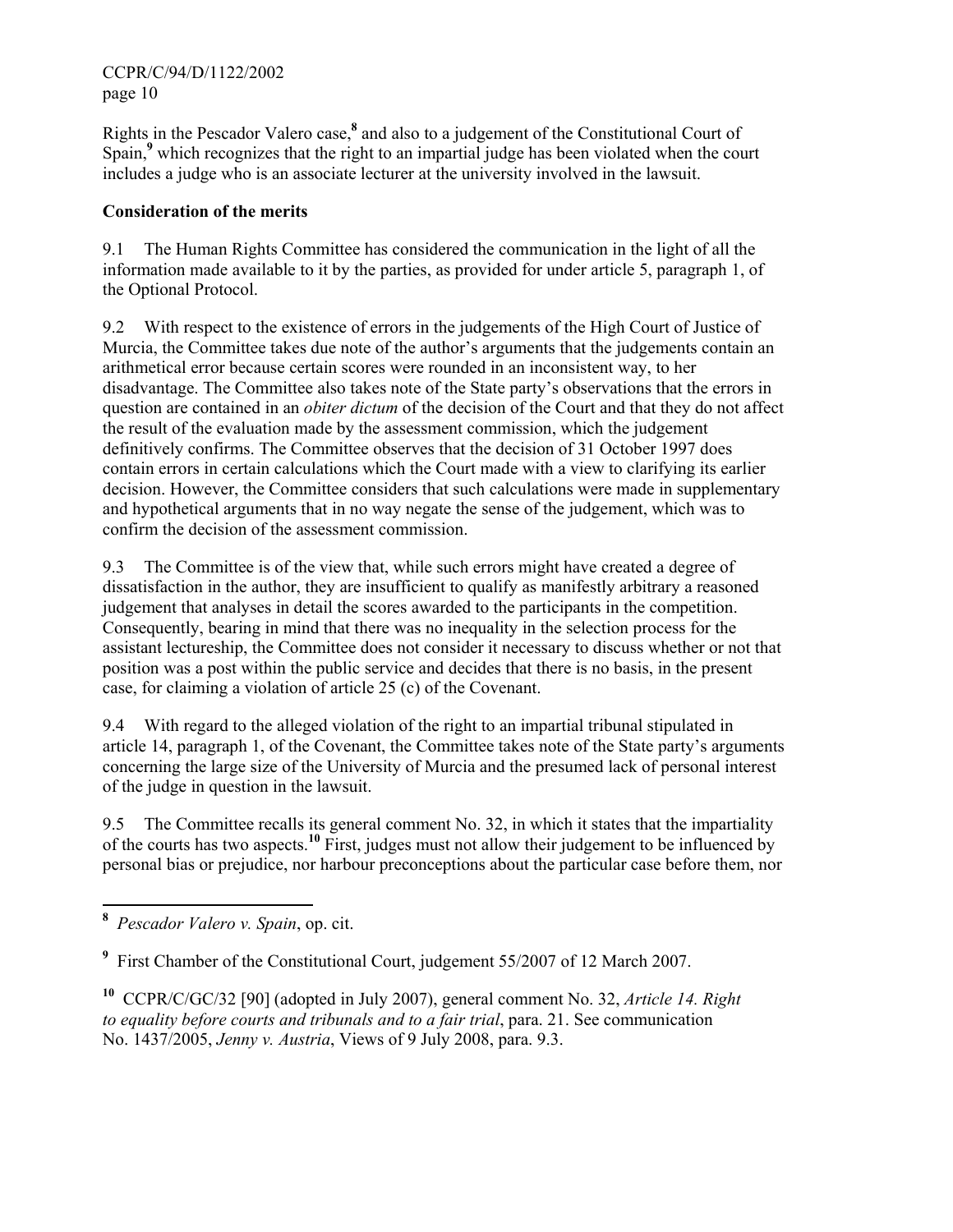act in ways that improperly promote the interests of one of the parties to the detriment of the other.**<sup>11</sup>** Secondly, the tribunal must also appear to a reasonable observer to be impartial. These two aspects refer to the subjective and objective elements of impartiality, respectively.

9.6 As regards the subjective element, the judge's impartiality must be presumed in the absence of proof to the contrary. In this regard, the Committee takes note of the author's argument that the judge penalized her by committing errors in the judgement that were to her disadvantage. However, the Committee cannot conclude that those errors point to a subjective lack of impartiality of the judge in this case.

9.7 It should also be determined whether, quite apart from the judge's personal mindset, there are ascertainable objective facts which may raise doubts as to his impartiality. Judges must not only be impartial, they must also be seen to be impartial. When deciding whether there is a legitimate reason to fear that a particular judge lacks impartiality, the standpoint of those claiming that there is a reason to doubt his impartiality is significant but not decisive. What is decisive is whether the fear can be objectively justified.

9.8 The Committee is of the view that, since the reporting judge was an employee of the University, where he worked as an associate lecturer (one of the parties to the proceedings before the High Court of Justice of Murcia), the author could reasonably have harboured doubts as to the impartiality of the court. The Committee considers that, in the circumstances, the author's apprehensions as to the impartiality of the judge are objectively justified and it therefore cannot be considered that there was an impartial court in the meaning of article 14, paragraph 1, of the Covenant.

10. The Human Rights Committee, acting under article 5, paragraph 4, of the Optional Protocol to the International Covenant on Civil and Political Rights, is of the view that the facts before it disclose a violation of article 14, paragraph 1, of the Covenant.

11. In accordance with article 2, paragraph 3 (a), of the Covenant, the State party is required to furnish the author with an effective remedy. The State party has an obligation to take the necessary measures to ensure that similar violations do not occur in future.

12. By becoming a party to the Optional Protocol, Spain recognized the competence of the Committee to determine whether there has been a violation of the Covenant. Pursuant to article 2 of the Covenant, the State party has undertaken to ensure to all individuals within its territory and subject to its jurisdiction the rights recognized in the Covenant and to furnish them with an effective remedy should it be proved that a violation has occurred. The Committee wishes to receive from the State party, within 180 days, information about the measures taken to give effect to its Views. The State party is also requested to publish the Committee's Views.

 $\overline{a}$ 

**<sup>11</sup>** See communication No. 387/1989, *Karttunen v. Finland*, Views of 23 October 1992, para. 7.2.